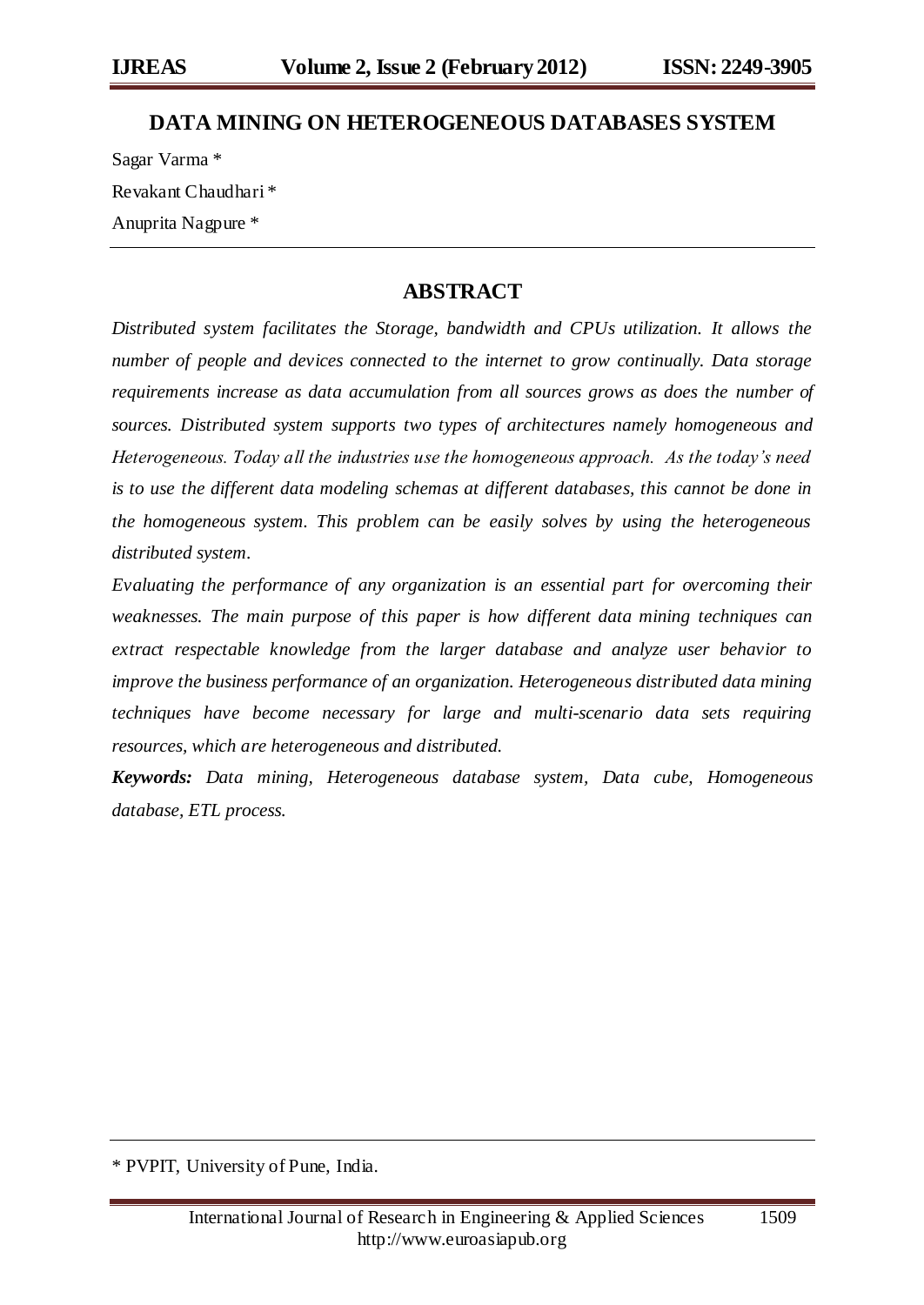## **1. INTRODUTION**

This system deals with the data mining on heterogeneous distributed databases. Generally, **distributed database** is a database that is under the control of a central database management system (DBMS) in which storage devices are not all attached to a common processor. It may be stored in multiple computers located in the same physical location, or may be dispersed over a network of interconnected computers.

A **Heterogeneous Database System** is an automated or semi-automated system for the integration of heterogeneous, disparate database management systems to present a user with a single, unified query interface. For example, different data modeling schemas such as Relational, Object-Oriented, Object-Relational etc.

There are many difficulties in distributed heterogeneous databases in retrieving or storing the information. This system will solve the problem of dealing with different schemas simultaneously performing the operations on data in distributed environment. It uses the mapping algorithm to deal with data on database of various schemas. As in the large organization the data is stored in the huge amount so it requires the data warehouse. It is a process of centralized data management and retrieval. The huge amount of data is difficult to handle and gives less response time to carry out the different operations. So the concept of data mining is essential. **Data mining** is the extraction of hidden predictive information from large databases, is a powerful new technology with great potential to help companies focus on the most important information in their data warehouse.

It allows users to analyze data from many different dimensions or angles, categorize it, and summarize the relationships identified. Technically, data mining is the process of finding correlations or patterns among dozens of fields in large relational databases.

#### **2. SYSTEM ARCHITECTURE**

The functionalities of different subsystem are explained below:

#### **2.1. Heterogeneous Distributed Databases**

This architecture consists of two sites where datasets are stored heterogeneously in two different schemas of Relational and Object Relational. The data at two sites are distributed by horizontal fragmentation fashion. In this system half data records are stored on one site whereas rest half on another site.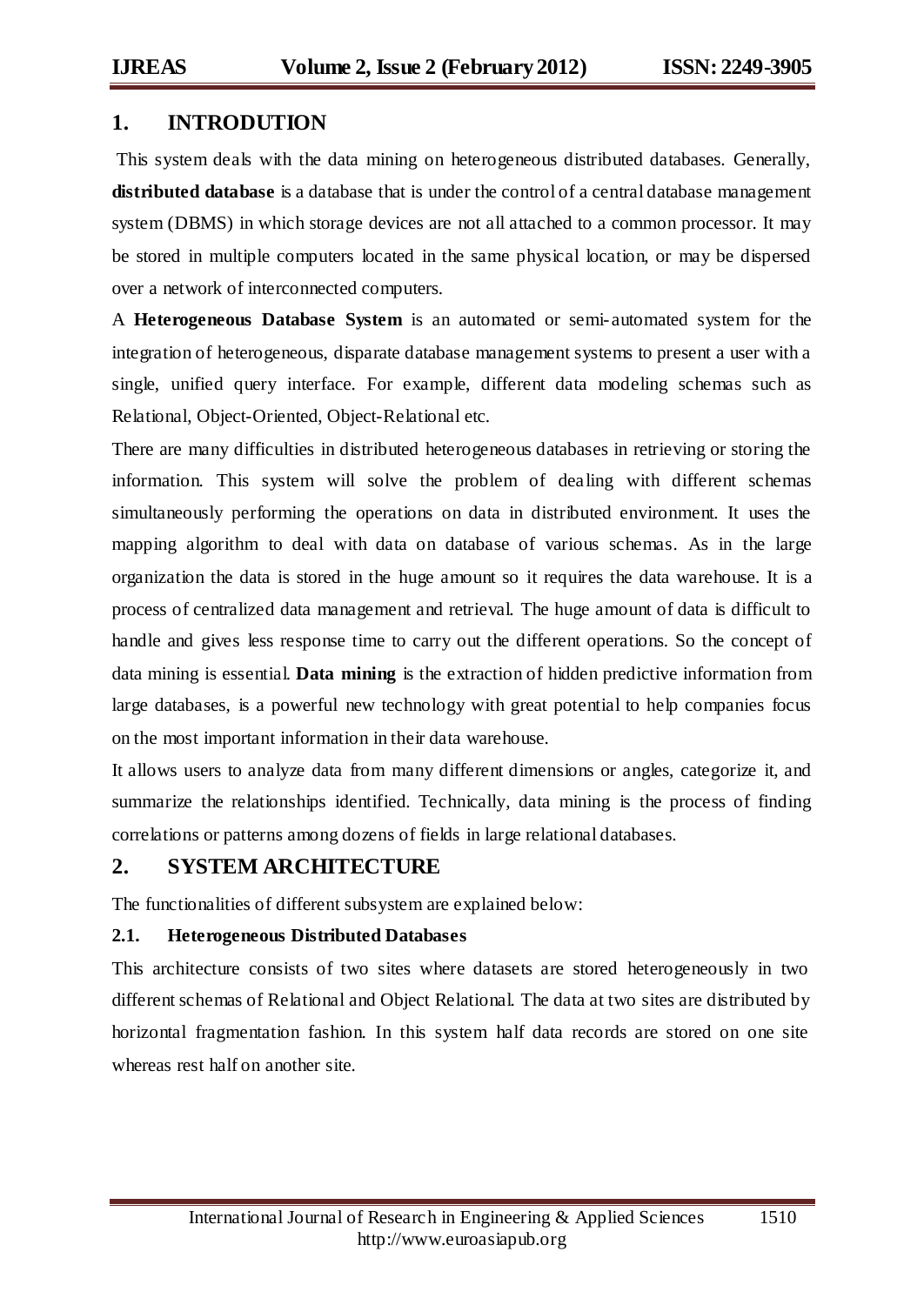

HETEROGENEOUS DATA SOURCES

**Fig. no.1 Architecture of a system**

#### **2.2. ETL process**

**Extract, transform, and load** (**ETL**) is a process i[n database](http://en.wikipedia.org/wiki/Database) usage that involves:

- Extracting data from heterogeneously distributed sources
- [Transforming](http://en.wikipedia.org/wiki/Data_transformation) it to fit operational needs (which can include quality levels)
- Loading it into the end target.

In ETL process data preprocessing and data cleaning will be carried out.

These both processes are used to clean the data which is incomplete or missing values, a kind of noisy data. These all are removed and quality level data is passed to data cube.

#### **2.3. Data Cube**

A Data Cube is a data structure that allows fast analysis of data. It is a multi-dimensional data model which views data in the form of a cube. It can also be defined as the capability of manipulating and analyzing data from multiple data sources. At the very start, the mapped data is fetched. In this step, we execute the cube query. The data obtained is classified as per the required facts and dimensions. The attributes of the data is considered as the dimensions and the operations performed on these are termed as facts.

#### **2.4. Data Mining**

Data Mining (sometimes called data or knowledge discovery) is a non-trivial process of identifying valid, novel, useful and ultimately understandable patterns in data. In this the